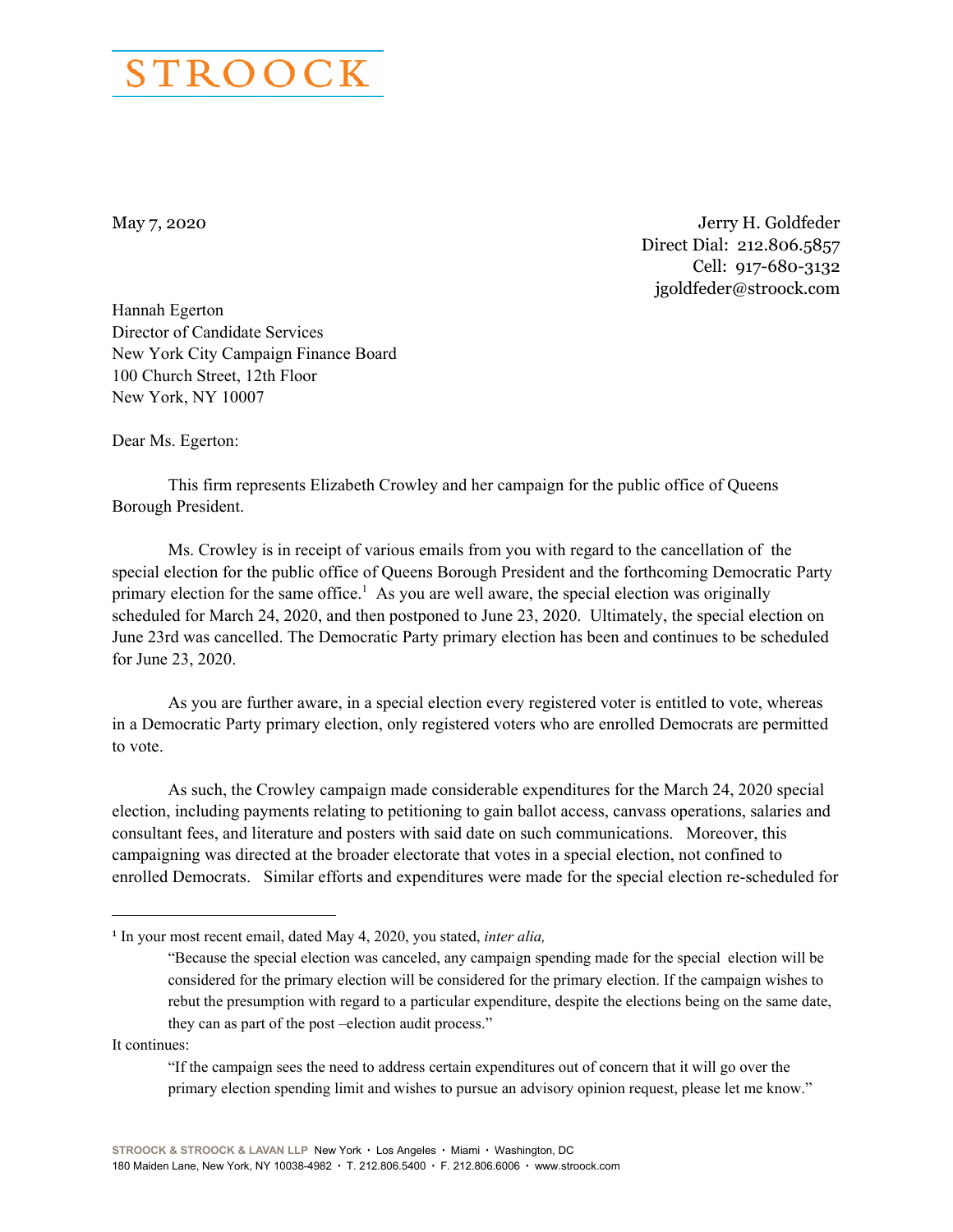Hannah Egerton May 7, 2020 Page **2** of **3**

June 23rd, again directed at the broader electorate.

 Such expenditures for the March 24th and June 23rd special elections, and all expenditures relating to the broader general electorate, not confined to Democratic Party enrollees, should not be considered as expenditures that are included in the Democratic Party primary election expenditure cap. The campaign has identified various expenditures, below, that should be so excluded.

The campaign spent a total of:

- \$197,909 was paid to professional field operations firms, including \$31,909 going to the BrownMiller Group, \$50,000 to Bystrov Bryant LLC, and \$116,000 to Meridian Strategies, respectively. The campaign estimates that 19.1% of those targeted in its paid canvass operations were non-Democrats—in the sum of **\$37,800.62**.
- \$368,273.53 was paid for mailers and literature during its voter targeting efforts. The exact cost of mailers sent to non-Democratic householders is difficult to estimate due to the economies of scale nature of the expenditure. The campaign vendor estimates that **\$126,099.96** of the cost of such mailers were directed to non-Democrats—including specialized creative with messaging specifically catered to such an audience.
- **\$1,846.63** was spent for posters with the March 24 special election date on them.
- \$3,200.62 was paid for GOTV texting services. **\$739.34** of this amount (23.4%) was allocated for messages to non-Democrats.
- **\$31,408.84** was paid for petitioning efforts for ballot access for the special election, with \$16,218.75 going to Bystrov Bryant LLC and \$15,000 to Meridian Strategies, respectively, and the rest for petition printing costs.
- \$279,736 was paid for cable and digital ads. Using the low-end estimate (from field targeting) of non-Democrats, **\$53,429.58** of such ads were consumed by these voters.
- \$19,528.44 was expended in field employees' salaries. Using the 19.1% figure, **\$3,729.93** of their time went to targeting non-Democratic voters.
- $\bullet$  \$27,000 was paid for a poll to likely voters in the special election, 19.1% of whom were identified as non-Democrats. **\$5,130** of the poll was used to communicate with these voters.
- **\$10,000** was expended on attorneys fees to qualify for the special election ballot.
- \$90,798.73 was expended on staff salary until the special election was cancelled. 19.1% of this expenditures is **\$17,342.56**.
- \$15,867.00 was expended on a holiday card mailing, 19.1% of which was sent to non-Democrats, constituting a **\$3,026.77**.